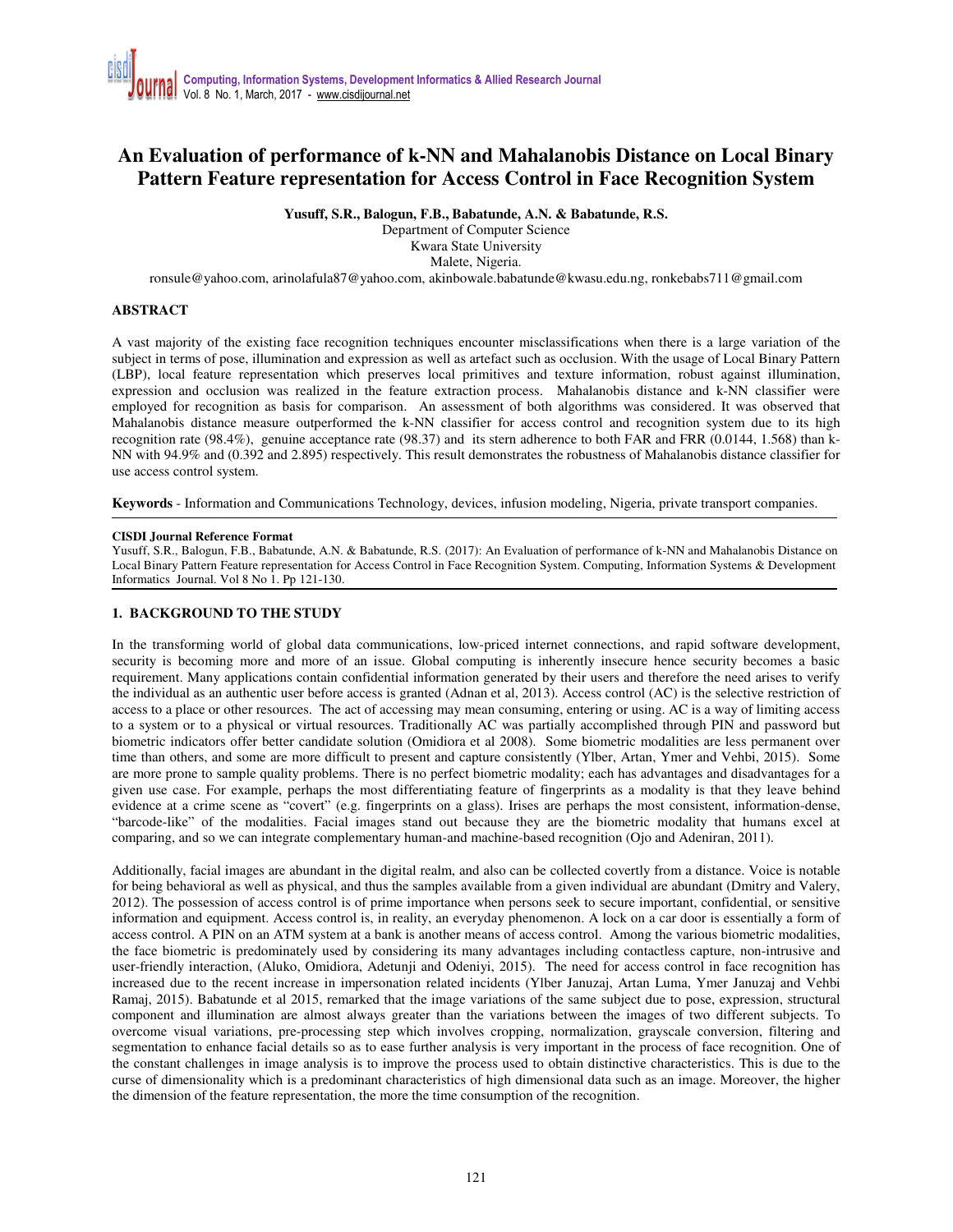In the process of image analysis, local primitive features (descriptors) are used to represent characteristics which contain sufficient information for identification. These descriptors are used in object recognition, image matching, image retrieval, among other tasks. LBP has the capable of transforming and characterizing the facial details to obtain texture cues which are very important for personal identification. LBP can make the texture information of local neighborhood in the gray scale image to adapt to the different rotation and illumination inherent in operational face data.

Therefore, the biometric process of identification and verification involves preprocessing, feature transformation in which relevant data (such as curves, blob, edges, gradients, color or texture) are extracted to represent interest points into a feature vector, and classification using the descriptors to determine and or verify the authenticity of users and claimed identity. The superiority of the Biometric authentication process depends on the distinctiveness and invariance of the interest points, and this determines the more accuracy of the processes and application that uses it. Furthermore, the recognition time (time taken to identify and authorize an individual) will be determined by the dimension of data and size of feature descriptors.

The remaining part of this article is organized as follows - In section 2, we give a review of related works on face biometric identification. Section 3, explain the detail methodology used in preprocessing and face analysis to obtain the descriptors and subsequent recognition based on both Mahalanobis distance and K- nearest neighbor. Furthermore, in section 4, we present and discuss the results obtained for recognition and access control based on the LBP feature descriptors using the two classifiers and evaluate the performance of both on locally acquired face data. Section 5 summarizes and conclude our works and gives insight to further research focus.

## **2. RELATED WORKS**

There have been a vast amount of research works on access control using face recognition. Omidiora et al. (2008) carried out an assessment of PCA and DCT algorithms for access control system. It was discovered that PCA proved to be a better algorithm for access control and recognition system based on the high percentage (90.43%) of correctly classified faces and its strict attendance to both FAR and FRR (0.1077, 0.0609) respectively. Dmitry and Valery, (2012) developed a Multilayer Perceptron Neural Networks (NN) for access control based on face image recognition. For this set of experiments ORL database were divided into two parts; the first part represented authorized persons and has 20 individuals, from which 5 images were randomly used for training (total 100 images) and the other 5 for testing (total 100 images). The Second part represented unauthorized persons. It has 20 persons and 10 images per person (total 200 images) only for testing purposes. Thus system has 100 images for training, and 200 for testing (100 authorized and 200 unauthorized). the introduced 'sqr' thresholding rule has better performance for rejection of an unauthorized persons than 'min' thresholding rule. The drawback of 'min' algorithm as stated in the works was that it cannot deal with situation such as when some class is similar to more than one class. The system yielded high performance when used for access control and acceptable FAR and FRR.

Aluko, Omidiora, Adetunji and Odeniyi (2015) carried out a performance evaluation of selected Principal Component Analysis-Based techniques for face image recognition. The systems were subjected to three selected eigenvectors: 75, 150 and 300 to determine the effect of the size of eigenvectors on the recognition rate of the systems. The performances of the techniques were evaluated based on recognition rate and total recognition time. The performance evaluation of the three PCA-based systems showed that PCA – ANN technique gave the best recognition rate of 94% with a trade-off in recognition time. Adnan, Mohammed, Mubashshir and Ahmed (2013) developed a face recognition supported with remote frequency identification (RFID) and communication system for access control. The approach presented in the works uses DWT and Euclidean distance method. DWT was used in data compression (JPEG2000) and the Euclidean distance measure was used for classification. RFID components and technology was explored in the research. The testing of the system involves taking a snapshot using the webcam when a person presents his RFID card to the system. The system scans the RFID card and compares with the probe image. Once the image is matched, the system sends the information to the other station and access is either granted or denied.

Ylber, Artan, Ymer and Vehbi (2015) developed a real time access control based on face recognition. The works used haar-like features for face detection and PCA algorithm for face recognition. OpenCV libraries and python computer language was used, which resulted in a higher accuracy and effectiveness. Training and identification was done in an embedded device known as Raspberry Pi. The paper focused on accuracy increment by controlling parameters such as background, light and number of trainings. Adedeji *et al.*(2012) carried out a performance evaluation of optimized PCA (OPCA) and Projection Combined PCA  $(PC)^2$ A methods in Facial Images based on recognition accuracy, total training time and average recognition time. The result obtained indicated that OPCA performed better than  $(PC)^2$ A.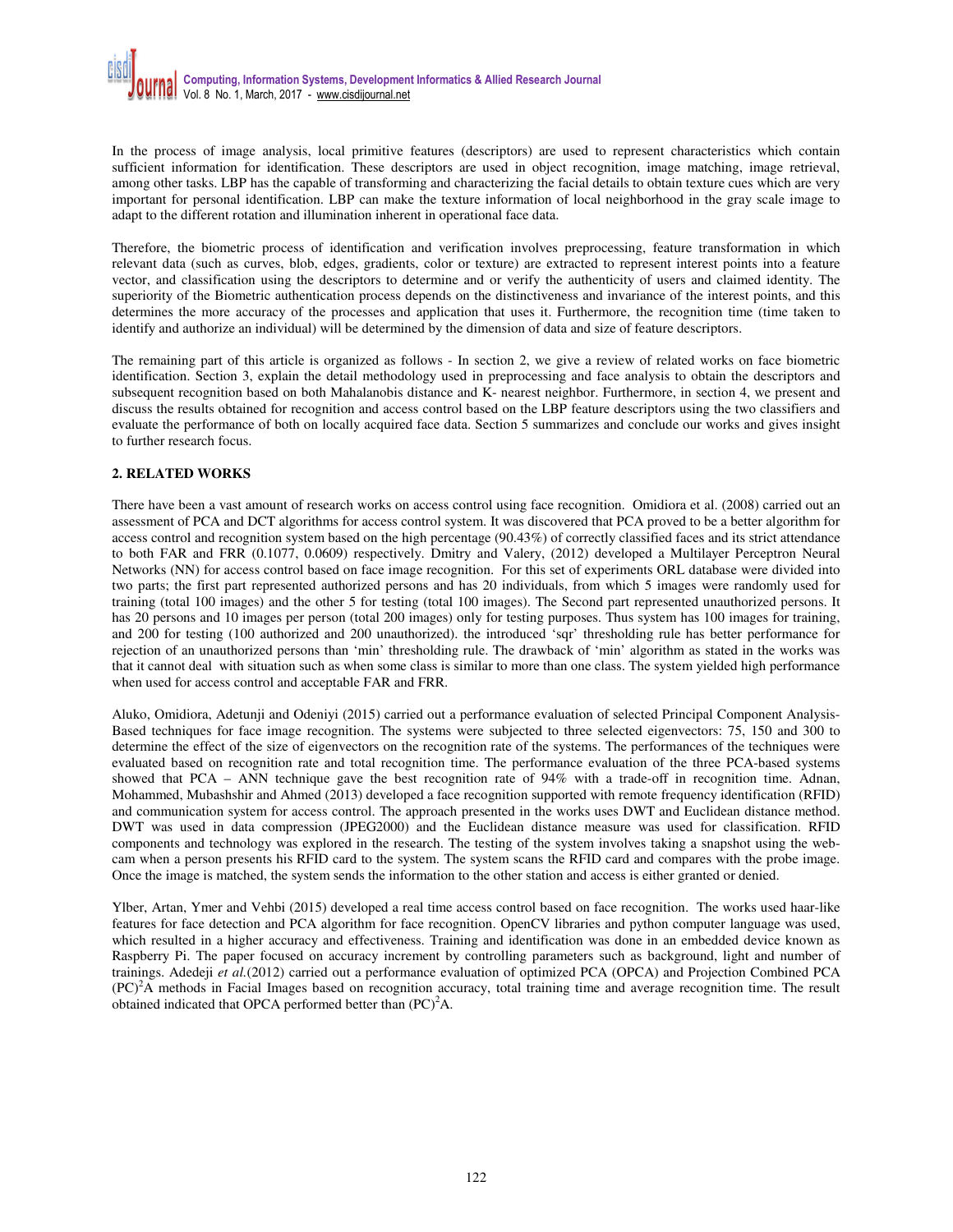## **3. METHODOLOGY**

#### **3.1. Face acquisition and normalization**

Face images of 250 individuals were captured. This acquisition was done using a genx 300 digital camera of 23 mega pixels. For each individual, eight images of different pose were captured including indoor and outdoor coverage, at different times of the day, varying the lighting, facial expressions (open/closed eyes, smiling/not smiling) and facial details (glasses/no glasses).The Face images were converted to grayscale and normalized by cropping out essential facial region from the whole face image using AdaBoost, to obtain 750 x 200 cropped threshold, and were later resized to a dimension of100 x 100 pixels.

AdaBoost is a feature selector with a principled strategy that minimizes the upper bound on empirical error. The face image preprocessing using AdaBoost is a procedure for greedily minimizing the exponential loss, namely,

$$
\frac{1}{m}\sum_{i=1}^{m}\exp(-y_iF(x_i))
$$
\n(1)

where  $F(x)$  is given as

$$
F(x) = \sum_{t=1}^{T} \alpha_t h_t(x).
$$

and h(x) is a weak hypothesis/feature,  $\alpha_i \in R$  and  $F(x)$  is a final strong hypothesis/feature, and  $y_i \in \{-1, +1\}$ . The pseudocode for AdaBoost as explained in Schapire, Freund, Bartlett and Lee, (1989) is shown in Figure 1. Given m labeled training examples  $(x_1, y_1), \ldots, (x_m, y_m)$  where the xi's are in some domain X, and the labels  $y_i \in \{-1, +1\}$ . On each round t = 1;……..T, a distribution is computed as in the figure over the m training examples, and a given weak learner or weaklearning algorithm is applied to find a weak hypothesis  $ht: X \to \{-1, +1\}$  where the aim of the weak learner is to find a weak hypothesis with low weighted error  $\varepsilon$  relative to  $\mathbf{D}_{\varepsilon}$ . The final or combined hypothesis H computes the sign of a weighted combination of weak hypotheses.

Given:  $(x_1, y_1), ..., (x_m, y_m)$  where  $x_i \in \mathcal{X}$ ,  $y_i \in \{-1, +1\}$ . Initialize:  $D_1(i) = 1/m$  for  $i = 1, ..., m$ . For  $t = 1, \ldots, T$ :

(2)

- Train weak learner using distribution  $D_t$ .
- Get weak hypothesis  $h_t : \mathcal{X} \to \{-1, +1\}.$
- Aim: select  $h_t$  with low weighted error:

$$
\varepsilon_t = \Pr_{i \sim D_t} [h_t(x_i) \neq y_i].
$$

- Choose  $\alpha_t = \frac{1}{2} \ln \left( \frac{1 \varepsilon_t}{\varepsilon_t} \right)$ .<br>• Update, for  $i = 1, ..., m$ :
- 

$$
D_{t+1}(i) = \frac{D_t(i) \exp(-\alpha_t y_i h_t(x_i))}{Z_t}
$$

where  $Z_t$  is a normalization factor (chosen so that  $D_{t+1}$  will be a distribution).

Output the final hypothesis:

$$
H(x) = sign\left(\sum_{t=1}^T \alpha_t h_t(x)\right).
$$

**Figure 1: The Boosting Algorithm (Schapire, et al, 1989)**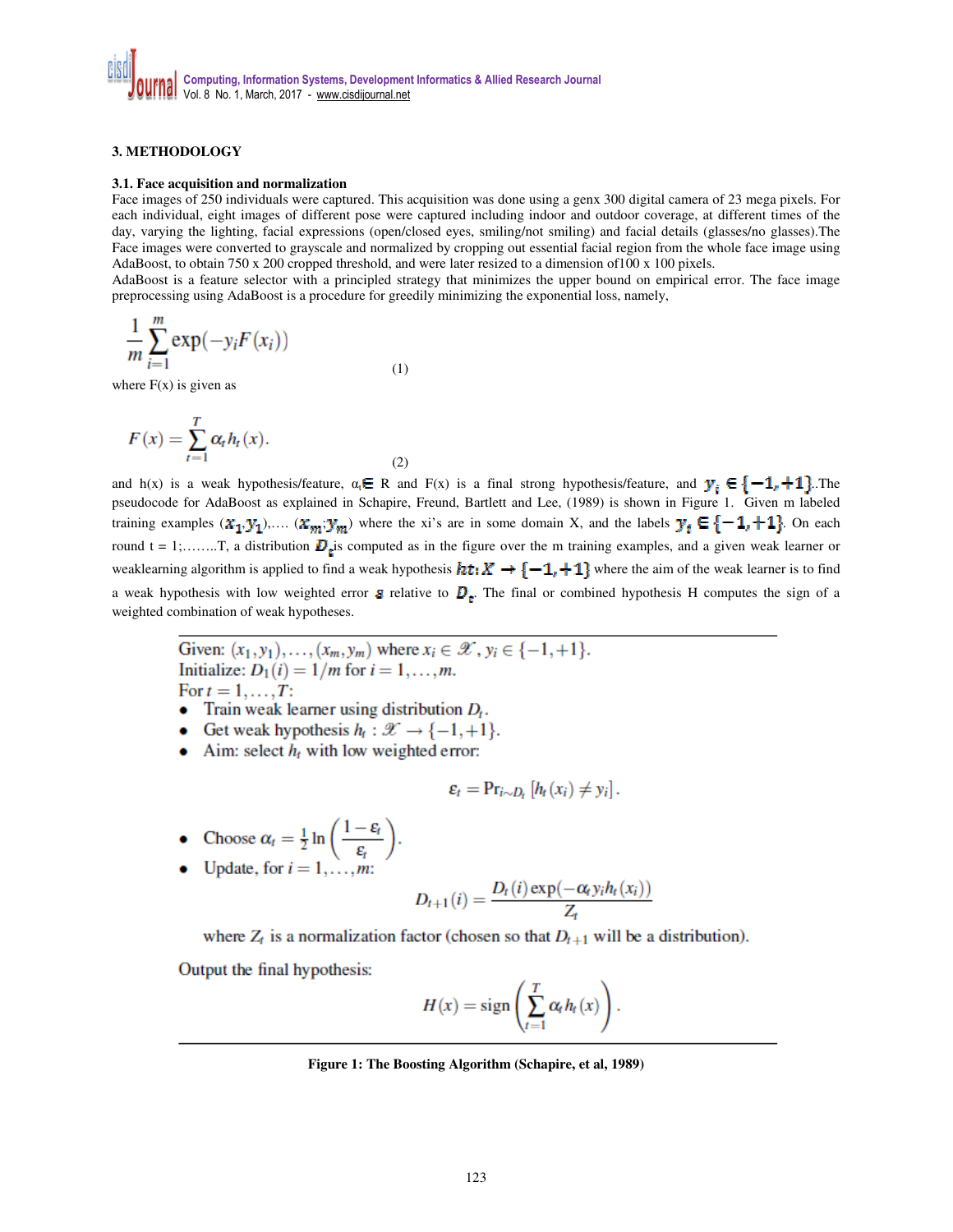

#### **3.2. Face Feature Descriptor Extraction**

In this research, the face image was transformed using LBP and in the process, features are extracted. To obtain the local information which describes the faces, face images were equally subdivided into small sub-regions to extract LBP histograms. LBP code was calculated for every pixel in the sub-region and the code obtained were converted to histogram. The LBP histogram extracted from each sub-region are concatenated into a single, spatially enhanced feature histogram. The histogram of these patterns, also called labels, forms a feature vector, and thus a representation for the texture of the image. Readers are referred to related literatures such as Ojala et al 2002, Babatunde et al, 2015, Babatunde et al 2016 , Rahim et al. 2013 for details of feature extraction using LBP. Figure 2 shows the process flow of the proposed Access Control System.





#### **3.3 Materials and Methods**

The face database generated in this research which is made up of 250 Africans were grouped into training and testing sets. The training set contains five images per individual with one thousand two hundred and fifty (1250) images and testing set includes three images per individual having a total of seven hundred and fifty (750) images. Eighty extra faces composed of two different expressions of forty persons, that were not part of the training set (intended to serve as impostor) were added to the testing set to make a total of Eight hundred and thirty (830) images.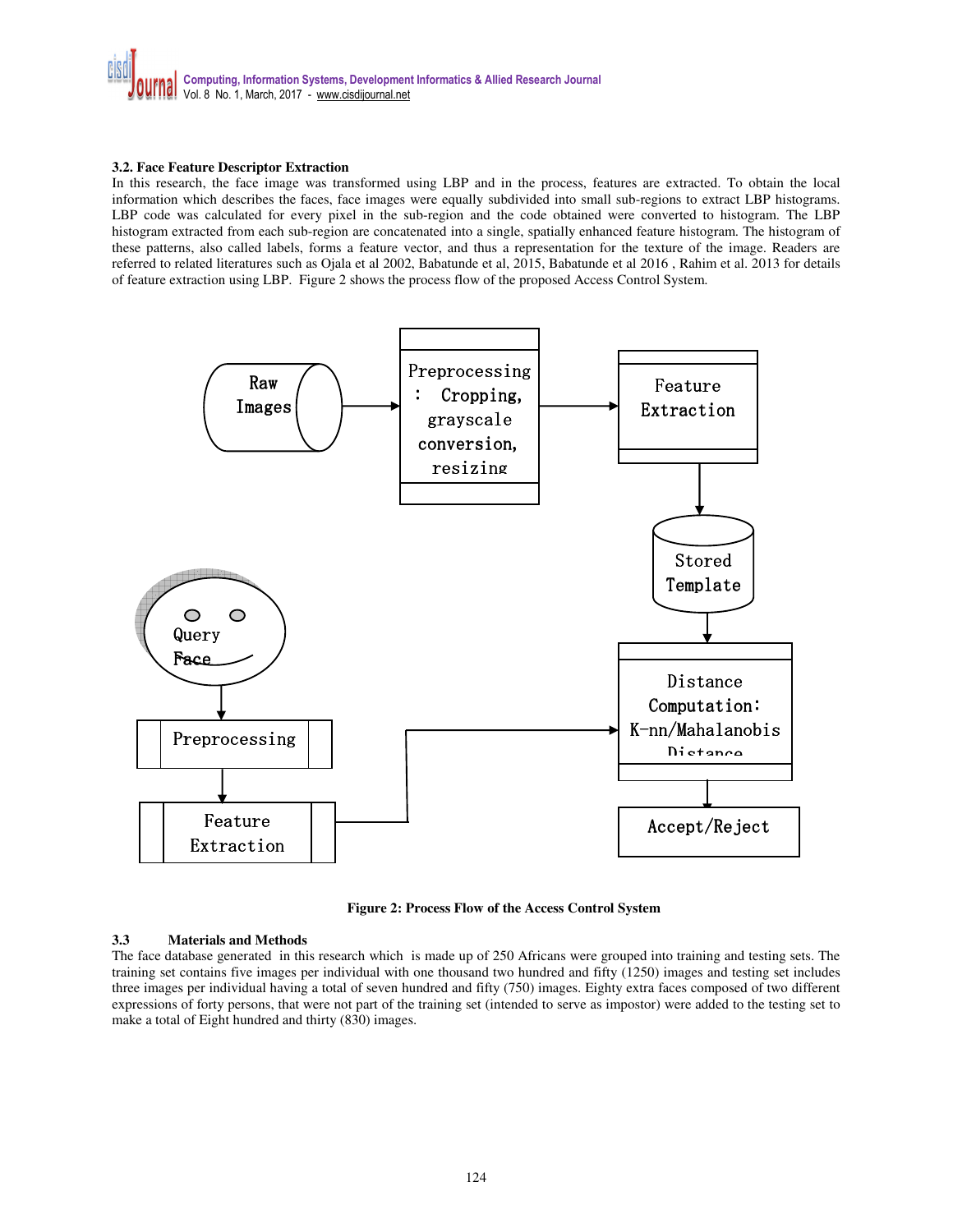## **3.3.1 Recognition using k-NN**

In this research, the LBP algorithm generates histograms, which are the local primitives of the face image, and these template were passed on to KNN classifier. For a probe image to be authenticated or granted access, it is first normalized and transformed using the above stated procedure. The KNN classifier compares these histogram (template) to those already generated from the training images. In order to measure the similarity between the test and trained templates, k-nearest neighbor computes the root of square difference between co-ordinates of pair of objects as with the Euclidean distance, based on closest training examples in the feature space. In this research, the training process for k-NN was carried out by storing feature vectors and labels of the training images. Therefore, recognition is done by assigning the unlabelled probe face (query point) to the label of its k nearest neighbors by majority rule of the nearest neighbour approach.

#### **3.3.2 Recognition using Mahalanobis Distance**

Mahalanobis distance measures the distance of a point x from a data distribution, characterized by a mean and the covariance matrix. It is used in this research as similarity measure between the pattern of the training samples (data distribution of training example of a class) and the pattern of the test sample/probe/query. The covariance matrix gives the shape of how data is distributed in the feature space, which is elliptical in nature. Essentially, Mahalanobis distance measure transforms the variables/values/pattern into uncorrelated variables with variances equal to 1, and then calculates simple Euclidean distance. The Mahalanobis distance is computed with a positive definite covariance matrix C using equation 3

$$
D(x,y) = \sqrt{(x-y)C^{-1}(x-y)}
$$
 (3)

Where C is the covariance matrix. The key feature is the use of covariance as a normalization factor. Mahalanobis distance automatically takes into account the correlation between feature descriptor axes through the covariance which makes it a unique distance classifier. In this research, recognition using Mahalanobis distance metric was done by computing the Mahalanobis distance between the feature descriptors of the test and trained images. The Mahalanobis distance between the trained feature vectors and the test image vector was determined by comparing the covariance between the vectors of the test image and each of the trained images using equation 3. Mahalanobis of a projected test image from all the trained images are calculated and the minimum value is chosen in order to find out the train image which is most similar to the test image. The test image is assumed to fall in the same class that the closest train image belongs.

## **3.4. Experimentations**

The face database used in this research as earlier stated is made up of authorized and unauthorized faces. The former representing faces that were in the training database while the latter represent the faces that were never part of the training database. The intent was to evaluate the robustness of the algorithms employed and to determine if access is been granted to authorized users and denied to impostors. The performance of the algorithms used for recognition in this research is measured based on the following factors; False Acceptance Rate (FAR), False Rejection Rate (FRR), Equal Error Rate (EER), Genuine Acceptance Rate (GAR), Recognition Time (RT) and Recognition Rate(RR). Therefore,

$$
FAR = \frac{\text{number of unauthorized persons, considered as authorized}}{\text{total number of unauthorized attempts}}
$$
(4)  

$$
FRR = \frac{\text{number of authorized persons, considered as unauthorized}}{\text{total number of authorized attempts}}
$$
(5)  

$$
Reognition rate = \frac{\text{total number of recognized faces}}{\text{total number of available of the number of available}} \times 100
$$
(6)

Equal error rate is the point at which the FAR and FRR are equal and have the same value GAR is defined as the percentage of genuine users accepted by the system, given by;

$$
GAR = 100 - FRR \tag{7}
$$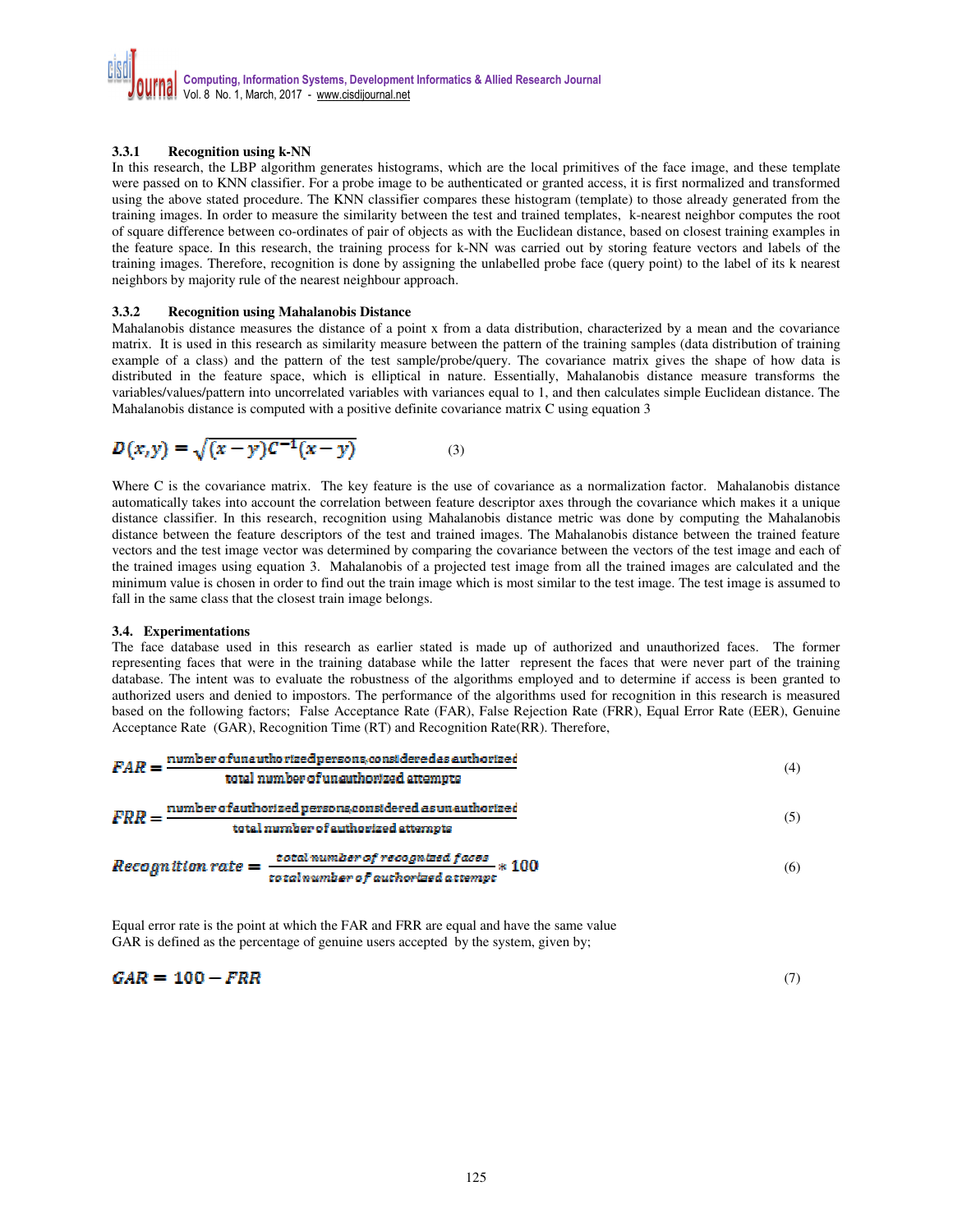The Recognition Time is the time taken by the face recognition system to recognize a probe face. The FAR is defined as the percentage of impostors accepted by the Biometric system. It is essential that this percentage is as small as possible so that the persons that are not enrolled in the system will not be accepted by the system, which is the major importance of an access control system. Likewise, FRR is the percentage of genuine users rejected by the biometric system. The system must not reject an enrolled user, hence the number of false rejection must also be kept as minimal as possible.

## **4. RESULT AND DISCUSSION**

The initial set of experiments were carried out to determine the Average training time for all trained images, Recognition time, Total number of unrecognized images and Recognition rate. The result obtained is shown in Table 1 for k-NN and Mahalanobis distance classifier respectively.

| <b>Metrics</b>                            | $k-NN$ | <b>Mahalanobis Distance</b> |
|-------------------------------------------|--------|-----------------------------|
| Training time (sec)                       | 16.07  | 11.03                       |
| <b>Recognition time (sec)</b>             | 0.88   | 0.48                        |
| Recognition rate $(\% )$                  | 94.9   | 98.4                        |
| <b>Total Number of recognized faces</b>   | 712    | 738                         |
| <b>Total Number of unrecognized faces</b> | 38     |                             |

|  |  |  | Table 1: Result showing the recognition result based on time and rate for the two algorithms |
|--|--|--|----------------------------------------------------------------------------------------------|
|--|--|--|----------------------------------------------------------------------------------------------|

From Table 1, it can be observed that the recognition rate recorded with recognition based on Mahalanobis distance outperforms that of k-nn. This is also shown in the graph in Figure 2. The Number of images unrecognized with Mahalanobis Distance is smaller in number from the result of this experiment as seen from the table. Additionally, the recognition time recorded with Mahalanobis distance is shorter than that recorded using k-nn.



**Figure 2: Result of Recognition Rate for the Two Algorithms** 

A well-performing biometric system is characterized by prompt results and low rates of false acceptance and false rejection. The final experiments were carried out to determine the FAR, FRR, EER and GAR using the two algorithms. In this experiment, k-nn and Mahalanobis distance classifiers were individually used for matching the LPB feature descriptors. The threshold was initially set to 0.15 and the matching score obtained was recorded. Subsequently, the threshold was increased in steps of 0.15 for ten trials, of which FAR, FRR and GAR were computed for each experiment. The result obtained is shown in Tables 2.1, Figure 3, Table 2.2 and Figure 4 for k-nn and Mahalanobis distance respectively. Figures 3 and 4 shows the graph plotted for FAR and FRR against threshold values to determine the ERR (i.e. the point of intersection of the two curves).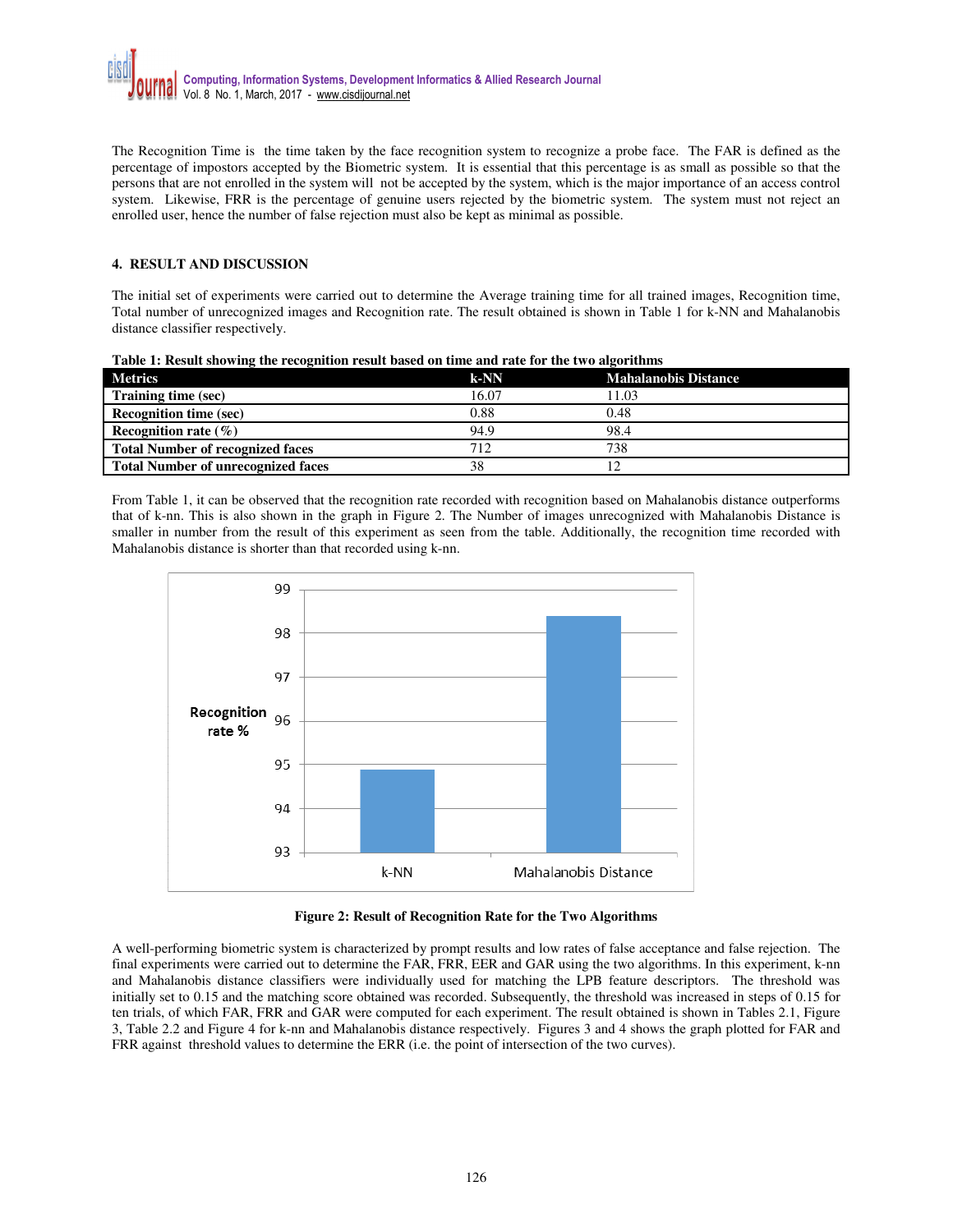| <b>Threshold value</b> | <b>FAR</b> | <b>FRR</b> | <b>GAR</b> |
|------------------------|------------|------------|------------|
| 0.15                   | 0.85       | 0.32       | 99.68      |
| 0.25                   | 0.66       | 0.85       | 99.15      |
| 0.35                   | 0.60       | 1.77       | 98.23      |
| 0.45                   | 0.48       | 2.09       | 97.91      |
| 0.55                   | 0.39       | 2.60       | 97.40      |
| 0.65                   | 0.27       | 2.99       | 97.01      |
| 0.75                   | 0.21       | 3.67       | 96.33      |
| 0.85                   | 0.18       | 4.28       | 95.72      |
| 0.95                   | 0.16       | 4.79       | 95.21      |
| 1.10                   | 0.12       | 5.23       | 94.77      |

## **Table 2.1: Result of Access Control Experiment using k-nn classifier**

 $0.1$ 

1

2

3

 $\frac{1}{2}$ **b**  $\frac{1}{2}$ **b**  $\frac{1}{2}$ **b**  $\frac{1}{2}$ **b**  $\frac{1}{2}$ **b**  $\frac{1}{2}$ **b**  $\frac{1}{2}$ **b**  $\frac{1}{2}$ 

4

5

6



**FAR vs FRR using k-nn**



**Figure 3: FAR vs FRR using k-NN**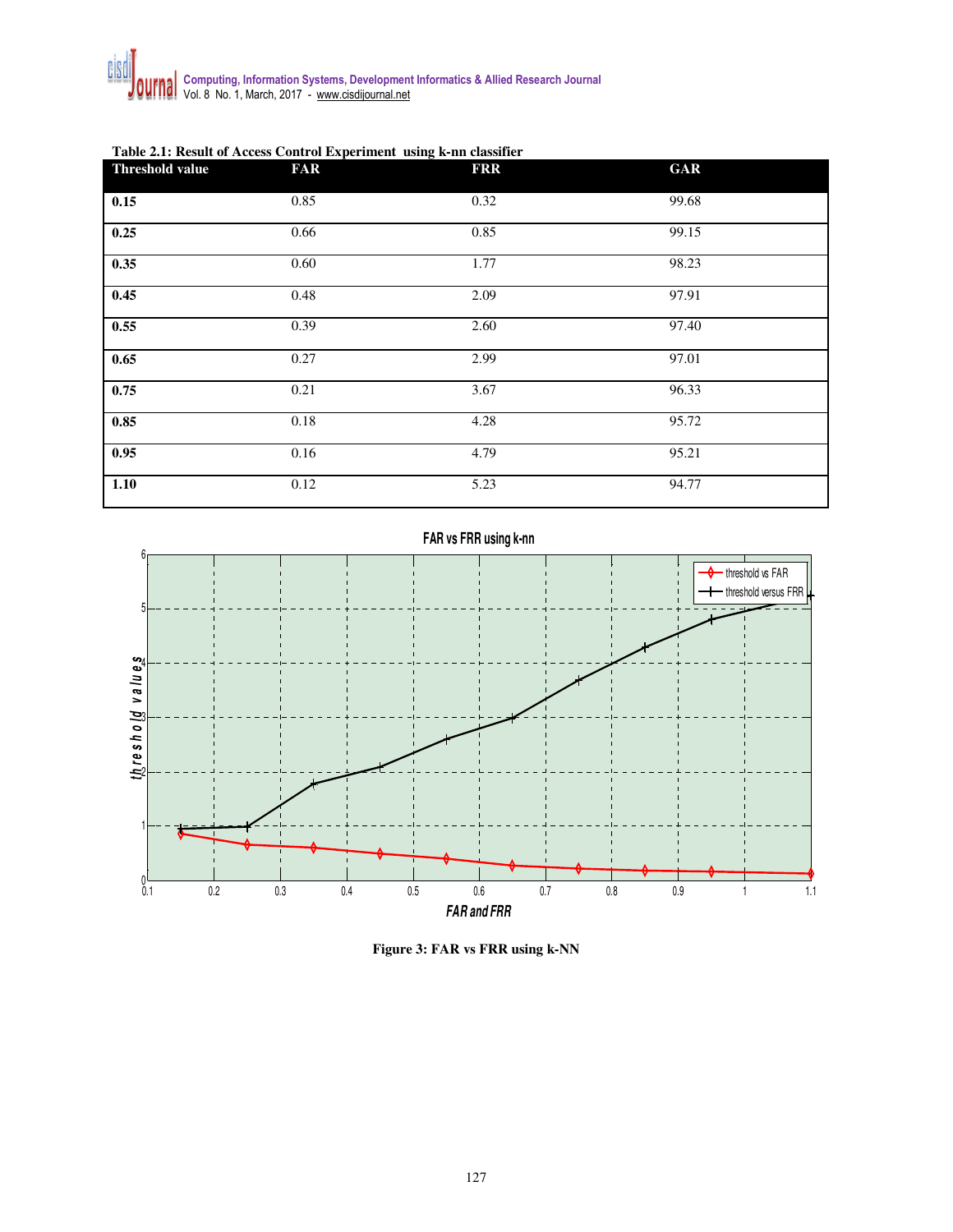| Threshold value | <b>FAR</b> | <b>FRR</b> | <b>GAR</b> |
|-----------------|------------|------------|------------|
| 0.15            | 0.22       | 0.13       | 99.87      |
| 0.25            | 0.19       | 0.19       | 98.81      |
| 0.35            | 0.18       | 0.21       | 99.79      |
| 0.45            | 0.16       | 0.16       | 99.84      |
| 0.55            | 0.14       | 1.15       | 98.85      |
| 0.65            | 0.14       | 1.71       | 98.29      |
| 0.75            | 0.13       | 2.04       | 97.96      |
| 0.85            | 0.11       | 2.91       | 97.09      |
| 0.95            | $0.10\,$   | 3.36       | 96.64      |
| 1.10            | 0.07       | 3.82       | 96.18      |

**Table 2.2 : Result of Access Control Experiment using Mahalanobis Distance measure** 

**FAR vs FRR using Mahalanobis Distance**





From Tables 2.1 and 2.2, varying the threshold at each run of the experiment as earlier explained, it can be observed that the FAR for the two algorithms reduces as the threshold increases while the FRR tends to increase as the threshold increases. Furthermore, the EER does not exist with k-nn, while EER was observed to be 0.25 at threshold value 0.45 for Mahalanobis distance classifier. The result can further be explained for GAR obtained in the experiment for both algorithms as shown in the Figure 5.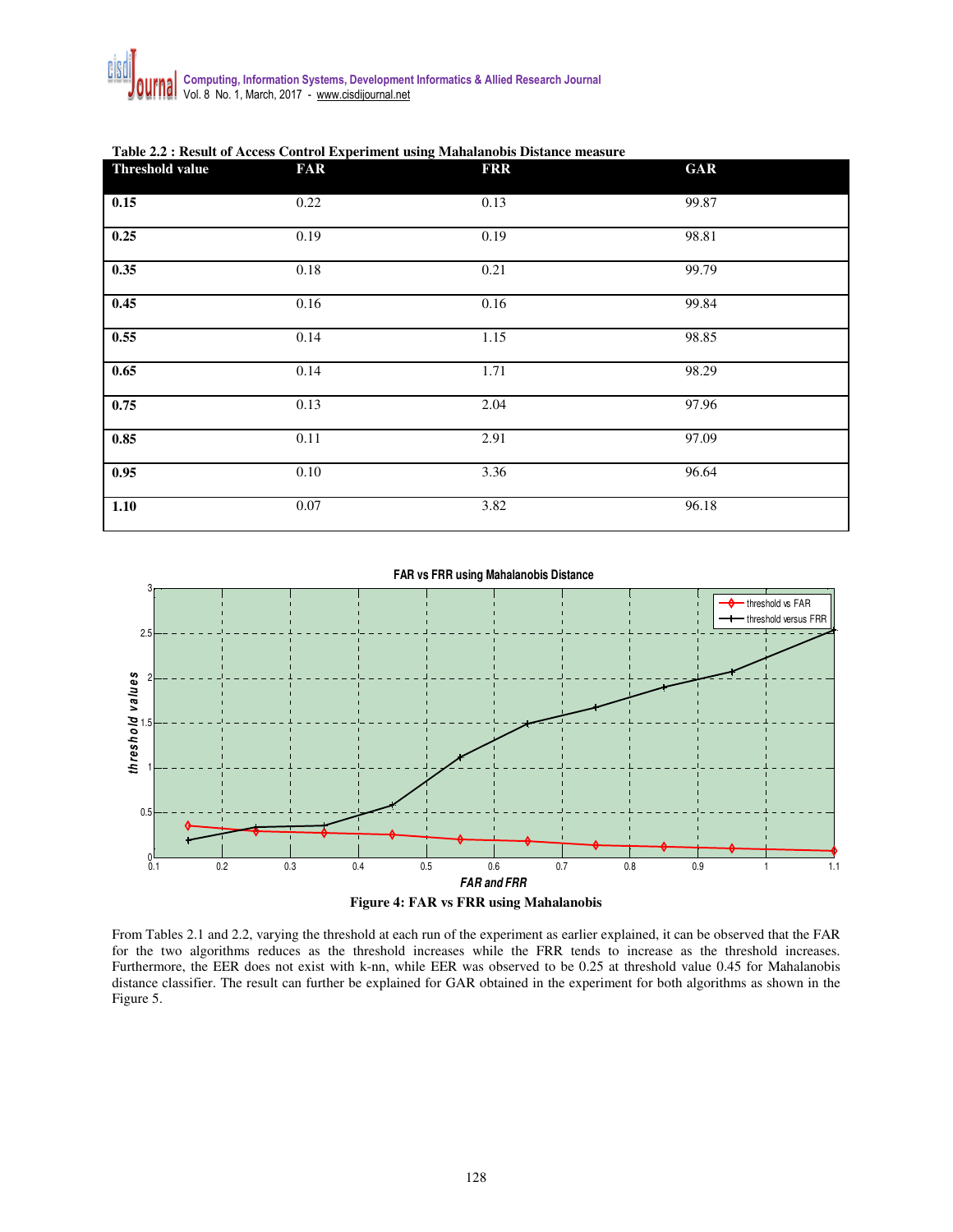

**Figure 5: GAR for both Algorithms.** 

## **5. CONCLUSION**

This research has examined the performance of k-nn and Mahalanobis distance metrics on LBP feature descriptor. The research was benchmarked on Locally acquired face data made up of high intra class variance which is typical of real time scenario of face data. The performance of Mahalanobis distance on the feature descriptors outperformed k-nn classifier from the numerical results obtained in the course of the experiment. In future, we are interested experimenting with huge and robust face data set such as labeled face in the wild (LFW) and Pose Illumination and Expression (PIE) database.